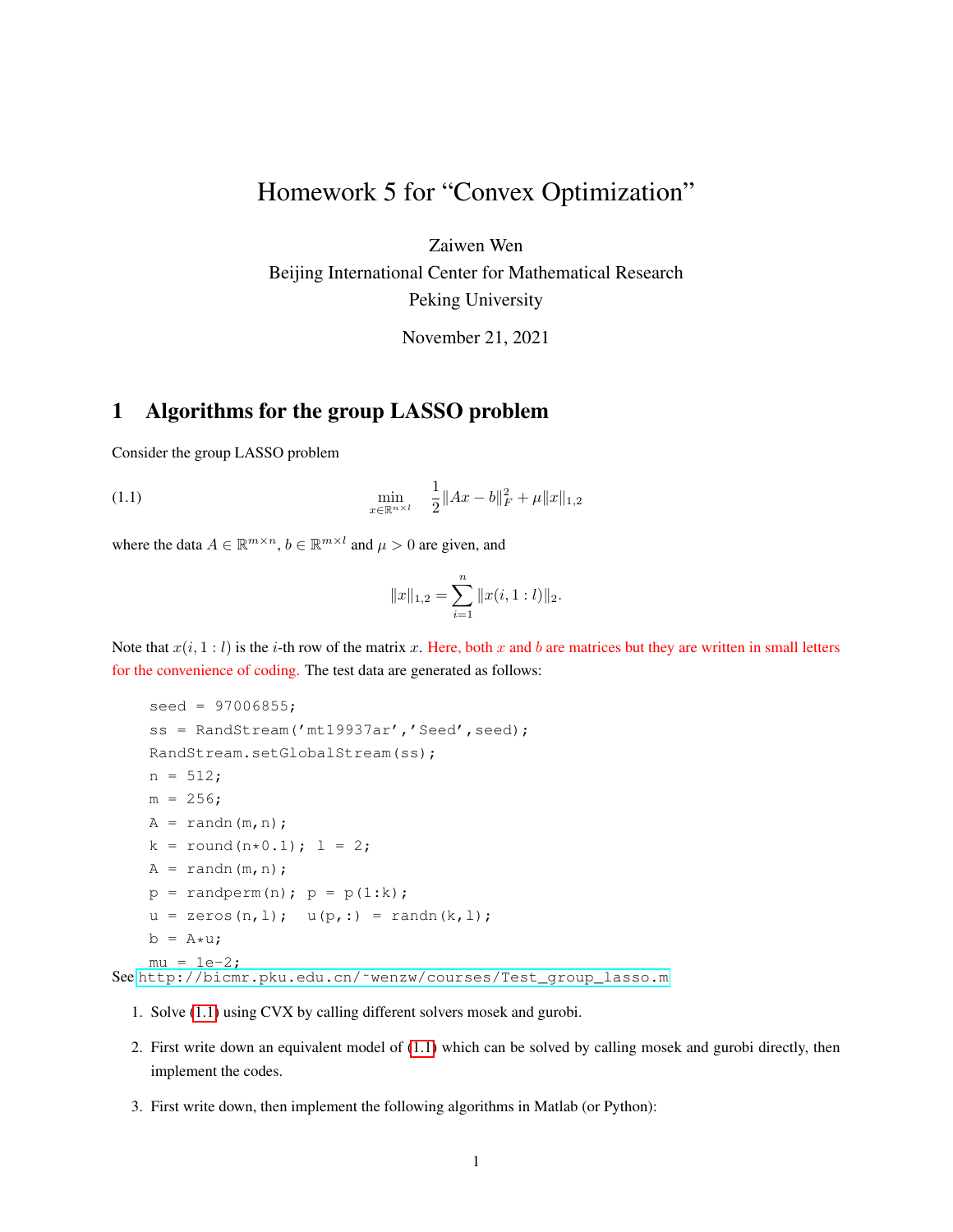- (a) Subgradient method for the primal problem. Read the subgradient method in [http://bicmr.pku.edu.cn/˜wenzw/opt2015/lect-sgm.pdf](http://bicmr.pku.edu.cn/~wenzw/opt2015/lect-sgm.pdf)
- (b) Gradient method for the smoothed primal problem.

Read the smoothing technique in [http://bicmr.pku.edu.cn/˜wenzw/opt2015/Smoothing.pdf](http://bicmr.pku.edu.cn/~wenzw/opt2015/Smoothing.pdf)

- (c) Fast (Nesterov/accelerated) gradient method for the smoothed primal problem. Read the acceleration techniques in [http://bicmr.pku.edu.cn/˜wenzw/opt2015/slides-fgrad.pdf](http://bicmr.pku.edu.cn/~wenzw/opt2015/slides-fgrad.pdf)
- (d) Proximal gradient method for the primal problem. Read [http://bicmr.pku.edu.cn/˜wenzw/opt2015/lect-proxg.pdf](http://bicmr.pku.edu.cn/~wenzw/opt2015/lect-proxg.pdf)
- (e) Fast proximal gradient method for the primal problem. Read the acceleration techniques in [http://bicmr.pku.edu.cn/˜wenzw/opt2015/slides-fgrad.pdf](http://bicmr.pku.edu.cn/~wenzw/opt2015/slides-fgrad.pdf)
- (f) Augmented Lagrangian method for the dual problem. Read the augmented Lagrangian method in [http://bicmr.pku.edu.cn/˜wenzw/opt2015/lect-prox-point.pdf](http://bicmr.pku.edu.cn/~wenzw/opt2015/lect-prox-point.pdf)
- (g) Alternating direction method of multipliers for the dual problem. Read the augmented Lagrangian method in [http://bicmr.pku.edu.cn/˜wenzw/opt2015/lect-prox-point.pdf](http://bicmr.pku.edu.cn/~wenzw/opt2015/lect-prox-point.pdf)
- (h) Alternating direction method of multipliers with linearization for the primal problem. Read the ADMM in http://bicmr.pku.edu.cn/~wenzw/opt2015/lect-admm.pdf. Read the ADMM with a single gradient (or proximal graident) step in pages 15 and 16 in [http://bicmr.pku.edu.cn/˜wenzw/opt2015/lect-admm-part2.pdf](http://bicmr.pku.edu.cn/~wenzw/opt2015/lect-admm-part2.pdf)
- (i) Proximal point method for the dual problem
- (j) Block coordinate method for the primal problem
- 4. Requirement:
	- (a) The interface of each method should be written in the following format

 $[x, iter, out] = method name(x0, A, b, mu, opts);$ 

Here, x0 is a given input initial solution, A, b and mu are given data, opts is a struct which stores the options of the algorithm, iter is the number of iterations when the termination condition of the algorithm is satisfied, out is a struct which saves all other output information.

- (b) Compare the efficiency (cpu time) and accuracy (checking optimality condition) in the format as [http://bicmr.pku.edu.cn/˜wenzw/courses/Test\\_group\\_lasso.m](http://bicmr.pku.edu.cn/~wenzw/courses/Test_group_lasso.m)
- (c) Prepare a report including
	- detailed answers to each question
	- numerical results and their interpretation
- (d) Pack the report and all of your codes in one file named as "gl-StudentID-date.zip" and send it to TA: pkuopt@163.com